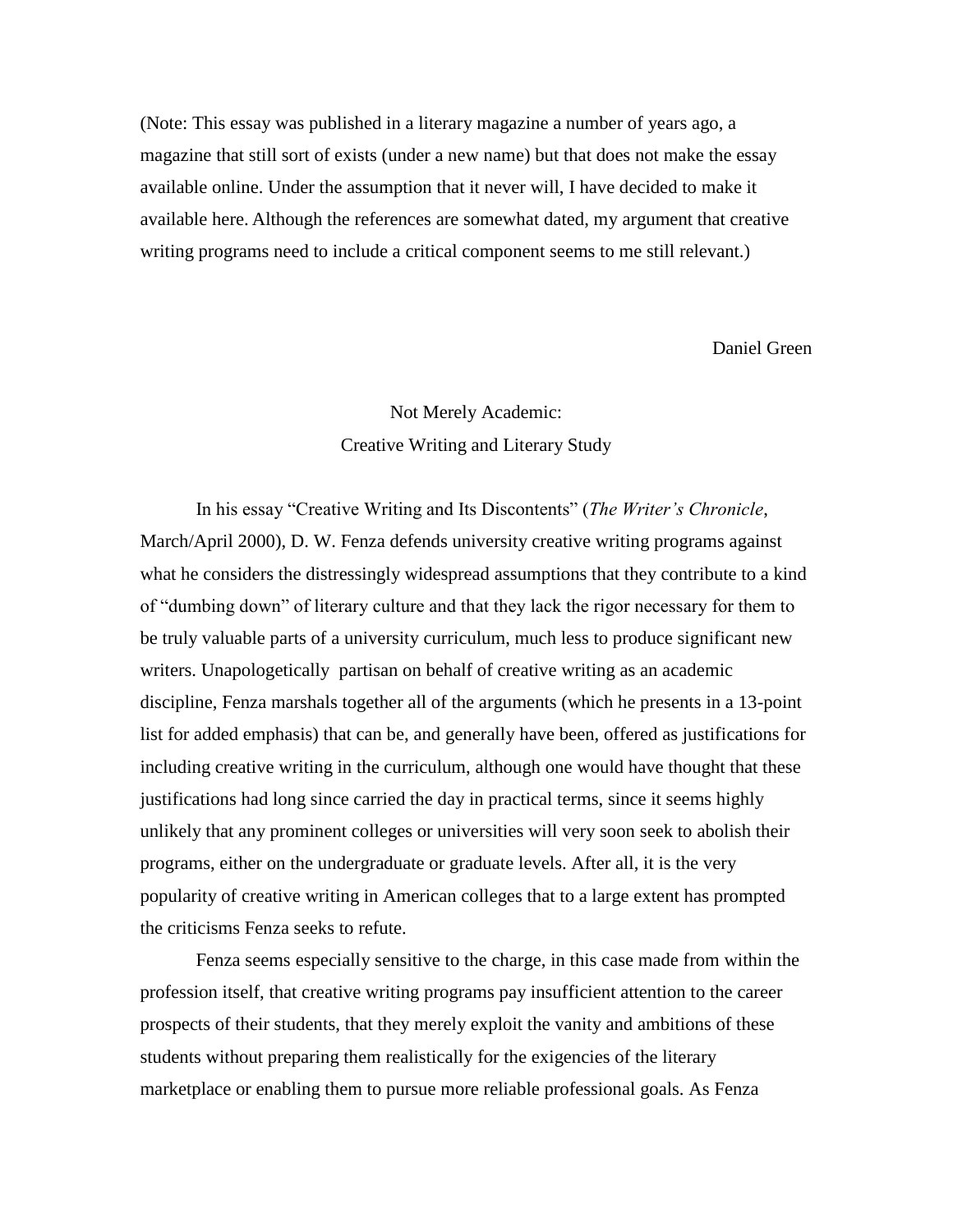paraphrases one such challenge to the integrity of creative writing, David Radavich's "Creative Writing in the Academy (in MLA's *Profession 1999*), "writers in the academy should earn traditional Ph.Ds and become more like scholars." This is undoubtedly an oversimplification of Radavich's argument (as Radavich indeed insists it is in a reply to Fenza in the September 2000 issue of *Writer's Chronicle*), but the tension between a view of creative writing as a service to literature and a view of it as a service to the academy surely does inform the analysis of the role of creative writing offered by both Fenza and Radavich. Unfortunately, while both writers maintain, sincerely, no doubt, that the future of literature is their ultimate concern, neither is actually able to separate the continuity of "literature" from its current status as primarily an academic "subject." Fenza sees the future of literature as continuing to be closely bound to the study of literature as part of the academic curriculum; he merely wishes to see creative writing survive, on its own terms, as a branch of the literary curriculum. Radavich also does not envision the abandonment of creative writing by academe; he wishes to see it become more like other disciplines, with even closer ties to the academy, which he believes will help ensure its survival. To this extent, the conflict between D. W. Fenza and David Radavich amounts to a struggle over how best to define "creative writing" so that it continues as a viable subject within the university.

I would like to suggest in this essay that if the long-term vitality either of creative writing or of literature as a whole is truly at issue here, then neither of the sides in this skirmish presents a very defensible position. Fenza, who correctly points out the way in which the English department, through the rise of what he simply calls "theory," has increasingly foregone the teaching of literature as a subject of humane learning, does not advocate the severing of ties with this department, even though the metamorphosis of English into a radicalized branch of sociology has done more harm to the image of literary study, a part of which Fenza wishes creative writing to remain, than any of the "cultural pundits" he cites could ever have done on their own. Fenza proposes instead that creative writing serve as a kind of counterbalance to theory in today's English department—its heart as opposed to the pure intellect provided by theory—and that exposure to both would ideally give students a more fully satisfying literary education. Radavich, in calling for creative writing to integrate itself even more fully into the current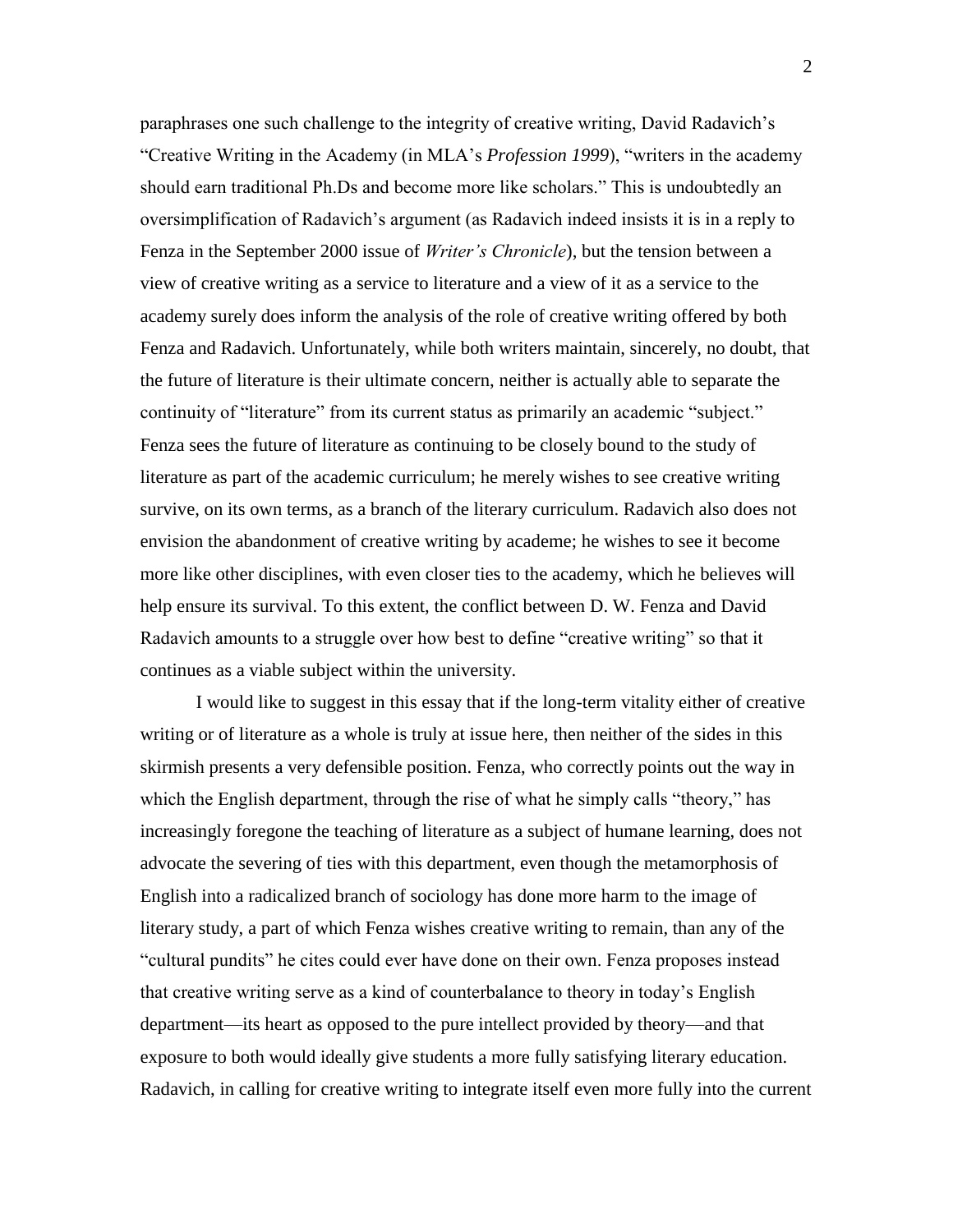academic structure, would presumably have the boundaries separating creative writing courses from the rest of the literature curriculum reduced, thus blurring the distinctions that can still be made between instruction in the art of writing fiction, poetry, drama, and creative nonfiction and instruction in the finer points of scholarly and critical analysis.

It is not that both Fenza and Radavich are entirely misguided in their analyses. Creative writing does now allow students to cultivate a more agreeable, less mediated relationship with literature, whether or not all students go on to become successful writers themselves. Certainly it does not produce graduates trained to be hostile to the very idea of literature. Further, I do not think Radavich is wrong in at least implying that creative writing and the study of literature could more comfortably inhabit the same professional space, even that the perceived divide between the goals of the creative writing class and those of the literature class might be bridged. But the cause of creative writing will not finally be helped, nor ultimately will an idea of literature of the sort creative writing needs to maintain a coherent identity even likely itself survive, as long as the latter continues in most cases simply as a "major" attached to, and dependent on, the English department. The problem here cannot be construed as primarily administrative; additional autonomy, especially on the graduate level, to define goals or set standards without accompanying curricular control would be no solution to what is finally more than an academic problem. In my opinion, creative writing programs need increasingly to be fashioned not merely as literature's branch of applied knowledge but as the very center of debate about, inquiry into, and, yes, instruction in literature itself.

This would mean that everyone who shares the ideals to which Fenza appeals, as well as everyone who understands, as does Radavich, the rules of engagement that obtain in the new corporate university (whether they approve of them or not) would need to begin anticipating the day when the study of literature as it has been known in the post-World War II era has undeniably become a relic of that era. Although the process whereby literature ceases to be seen as a legitimate academic subject in its own right is already well advanced, attempts are still made by those who speak for the disciplinary establishment (the MLA, for example) to deny that college literature courses no longer focus on "the literary" in any constructive way, indeed that the very concept has been discarded when not actively reviled. Such denials are somewhat peculiar, since no one,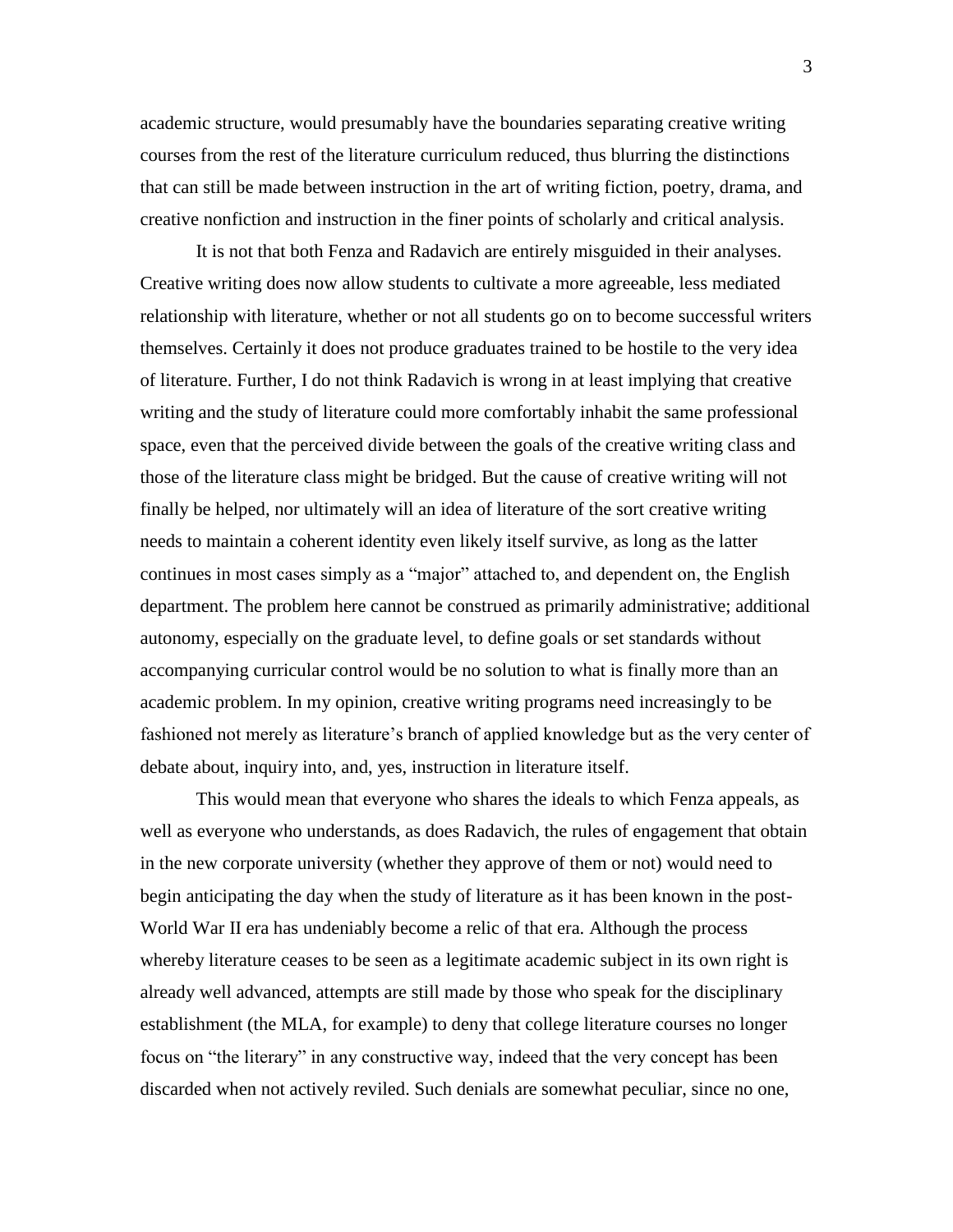either among those thus spoken for or among those whose criticisms elicit such responses in the first place, believes they are offered with any sincerity, much less believes them to be true. In any case, the need to keep hiding behind Literature will almost certainly be short-lived, mostly because the constituency for a curriculum based on the serious study of literary art has never been very large, and should the literature curriculum finally give way to a curriculum explicitly labeled "cultural studies," whatever minimal outrage that could be mustered on behalf of literary study will already have been spent.

Could creative writing survive the final collapse of the structural supports propping up the study of literature in American universities? In my view, there is very little reason to believe that it could, at least not if it simply continues to assume its present form. As Fenza's own brief history of creative writing in the academy demonstrates, the rise of creative writing closely parallels the rise of literary study itself—that is, literary study as the study of literature for its own sake, rather than as a source of philological or other purely historical inquiry. Unfortunately, creative writing came to have the same relationship to the "real" literature curriculum that literary study had once had to philology: such courses were regarded by the literature scholar as less serious, less important to the mission of the university, and were at best tolerated as courses that might help recruit students into the English department, where they would still be required to take the more rigorous courses that defined literary study as an academic discipline (and that were taught by these scholars, of course). Creative writing's status as literary study's wayward cousin may have involved more than a little condescension and even outright ill-will, but it could be said that their uneasy coexistence nevertheless benefited both literary study through the enhanced enrollment just mentioned, and creative writing through an association with the discipline entrusted with the professing of literature, which until recently did manage to project an aura of seriousness in whose reflected glow creative writing programs could shine sufficiently that they were on the whole not regarded as either purely vocational (as essentially an extension of arts-and-crafts) or as opportunities for students merely to satisfy personal vanity or indulge in aimless subjectivity.

This aura has palpably faded. Although literature professors continue to take themselves seriously indeed (it is hard to imagine a species of literary scholarship more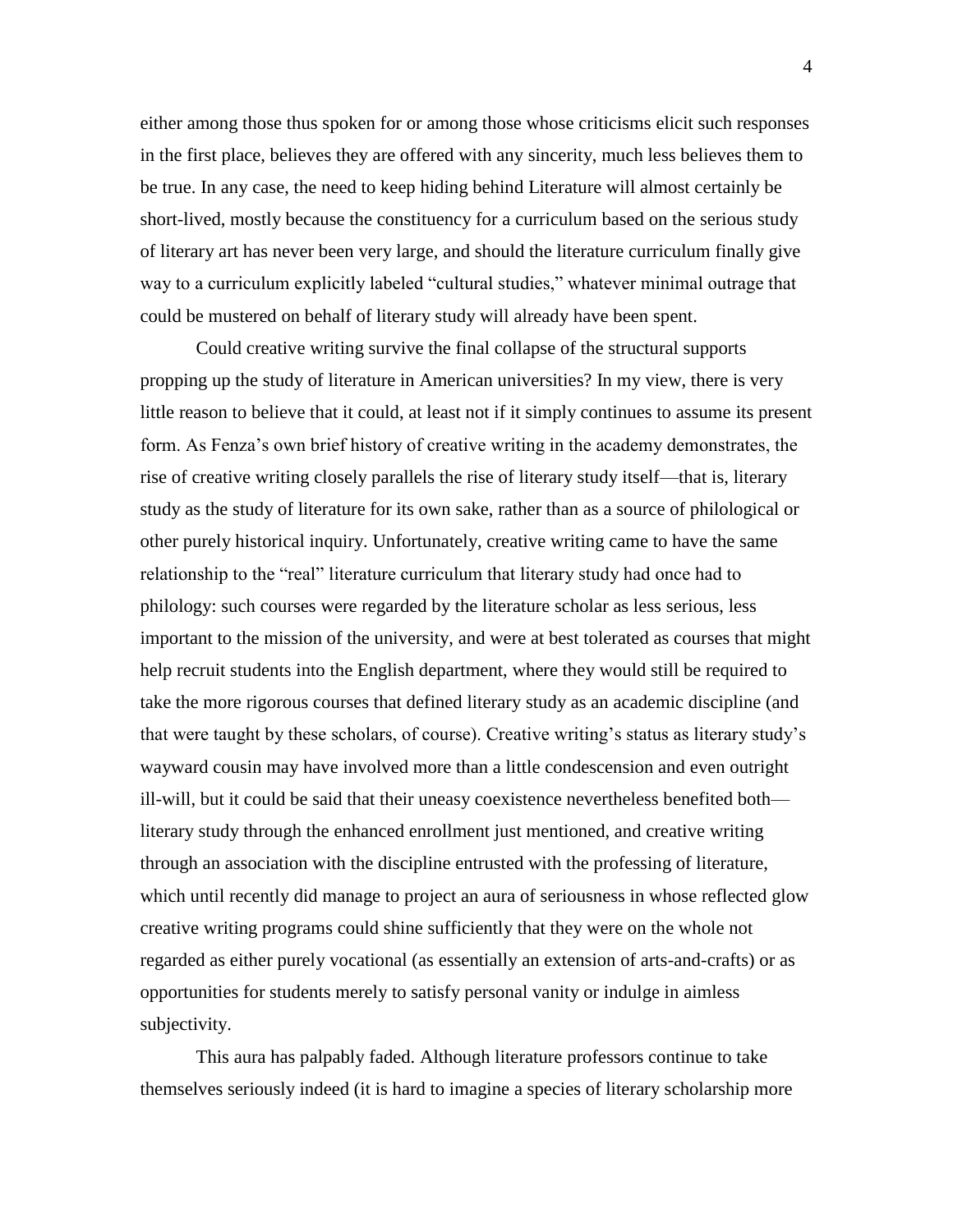humorless than what goes by that name today), the public image of the English faculty has been tarnished beyond restoration. For a while the abandonment of interest in literature as it was traditionally studied met with some resistance and statements of concern. Now the English department is more likely to be considered as a national joke, an object of ridicule and derision. To persist in an already unequal partnership under these circumstances is likely only to inflict collateral damage on the reputation of creative writing and ultimately sacrifice whatever chance remains to salvage the good name of literature itself. It is clear that the literature curriculum, which for the past half century has been seen as essentially identical with the very mission of the English department, is no longer in the hands of people who regard its integrity as something to be protected. But without such a curriculum in some form, creative writing programs would hardly be tenable, deprived as they would be of the context and the history without which "creative writing" becomes a fundamentally empty concept.

What specifically, then, could be done to avert such an outcome? If nothing else, creative writing faculty members should forcefully oppose the belittlement of literature in English departments—and, in fact, if anecdotal evidence can be trusted, there is actually reason to believe this is to some extent taking place. While relations between creative writing professors and "regular" literature faculty have never been particularly congenial, it seems fair to say that at present the conceptual and procedural differences between the two have never been more pronounced. The former still believe in the relevance of literature, the latter do not. The former still consider the identifiably "literary" qualities of the writing they teach to be their true subject, and the latter do not. Perhaps simply by holding on to these beliefs, creative writing faculty and students can lead by example in making a case for the serious consideration of literary art within the university.

But unfortunately this would not be a truly decisive victory. If simply allowing literary art itself to flourish is the object, it is difficult to see why maintaining its presence in the university alone would be considered any kind of victory at all. Unless we have come to the point of conceding that literature cannot flourish outside the university—that in order for it to survive in modern American culture it had to be transformed into Literature, presided over by a self-selected caste of academic masters—why would it be thought important that literature even in a diminished state had managed to hold on to a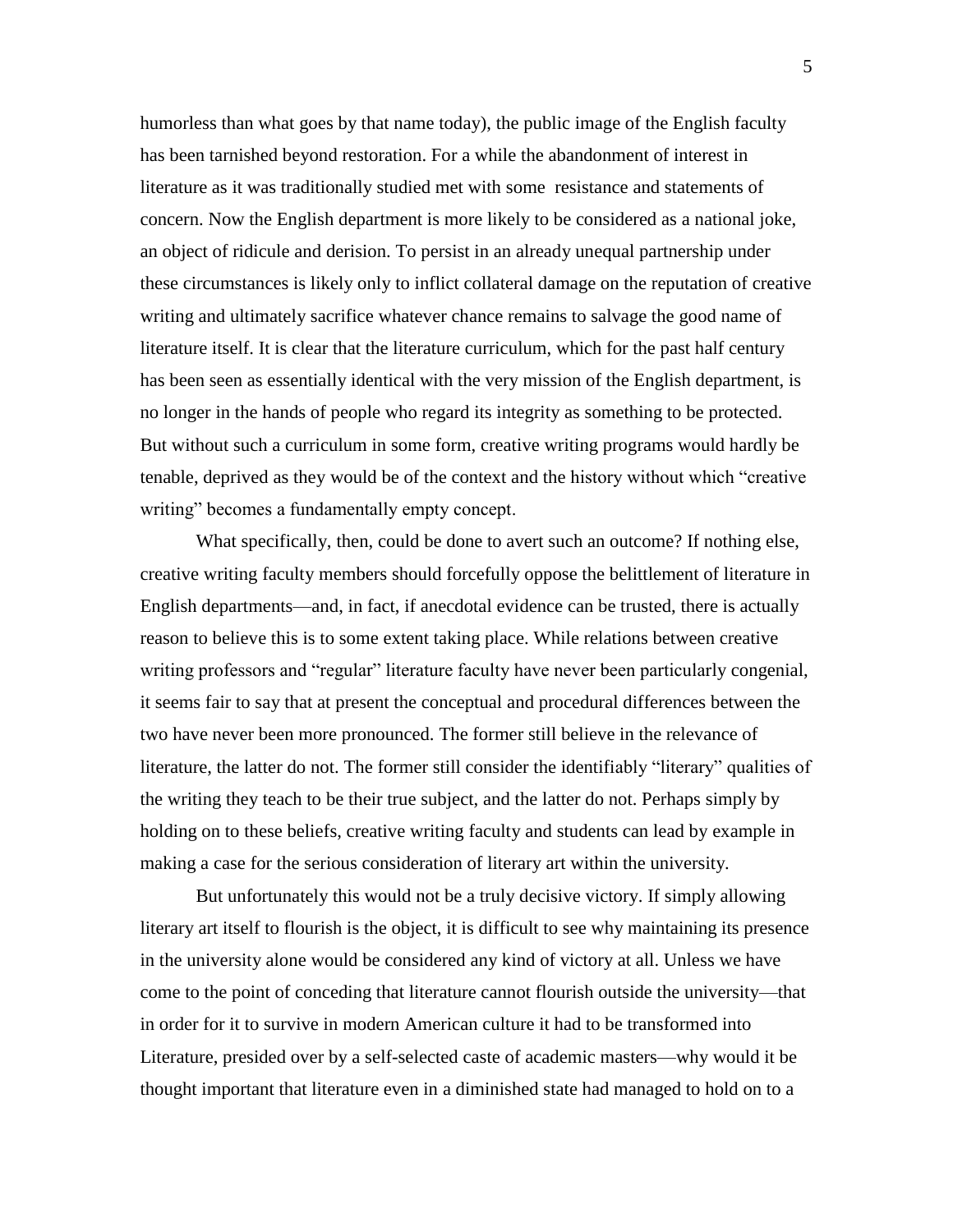neglected piece of ground inside the walls of academe? The initial advocates of including literary study in the college curriculum were able to carry the day by arguing that literature deserved its place in the curriculum because of its own inherent value to those who thus encountered it; that literary study could also enhance the appeal and credibility of academe might be a secondary benefit, but the elevation of the academic over the literary, an allegiance to the academic per se, was certainly not part of the original vision.

Because creative writing programs almost necessarily continue to maintain an allegiance to literature, creative writing can potentially serve as the agent charged with preserving its integrity within the academy and in the process ensure its own survival as a discipline devoted to developing and promoting contemporary prose, poetry, and drama. However, to accomplish these related goals would require ambitions more expansive that those expressed by Fenza and less purely utilitarian than those informing Radavich's account. Yet, the justification for broadening the horizons within which we may view the proper boundaries of creative writing is provided by both writers, who might after all be said to share a common understanding of the potential of creative writing when its goals are conceived more comprehensively. Fenza maintains that "the study of literature is simply incomplete without creative writing, just as the study of creative writing is incomplete without the scholarship and appreciation of the great literature of the past. The literature of the past can seem remote and irrelevant without the controversies of contemporary letters to animate it, just as contemporary letters can be shallow and vain without a knowledge of the older legacies of literature." Radavich, for his part, believes that "[a]ny creative writing course worth its enrollment needs to teach reading, critical thinking, and awareness of historical context, as well as the particulars of form and evocative expression." Both are surely right, and perhaps both would further come to agree that rather than creative writing continuing to seek a modus vivendi with literary study as administered by an English department that at the very least has proven itself inherently mercurial, it would be more productive to incorporate within creative writing a curriculum of literary study of its own—to in effect take from English some of the kinds of literature courses that were once at the very core of its identity.

Such a move might seem implausible, the necessity for it not yet obvious or the moment for it not yet ripe. Under existing circumstances, a takeover of the literature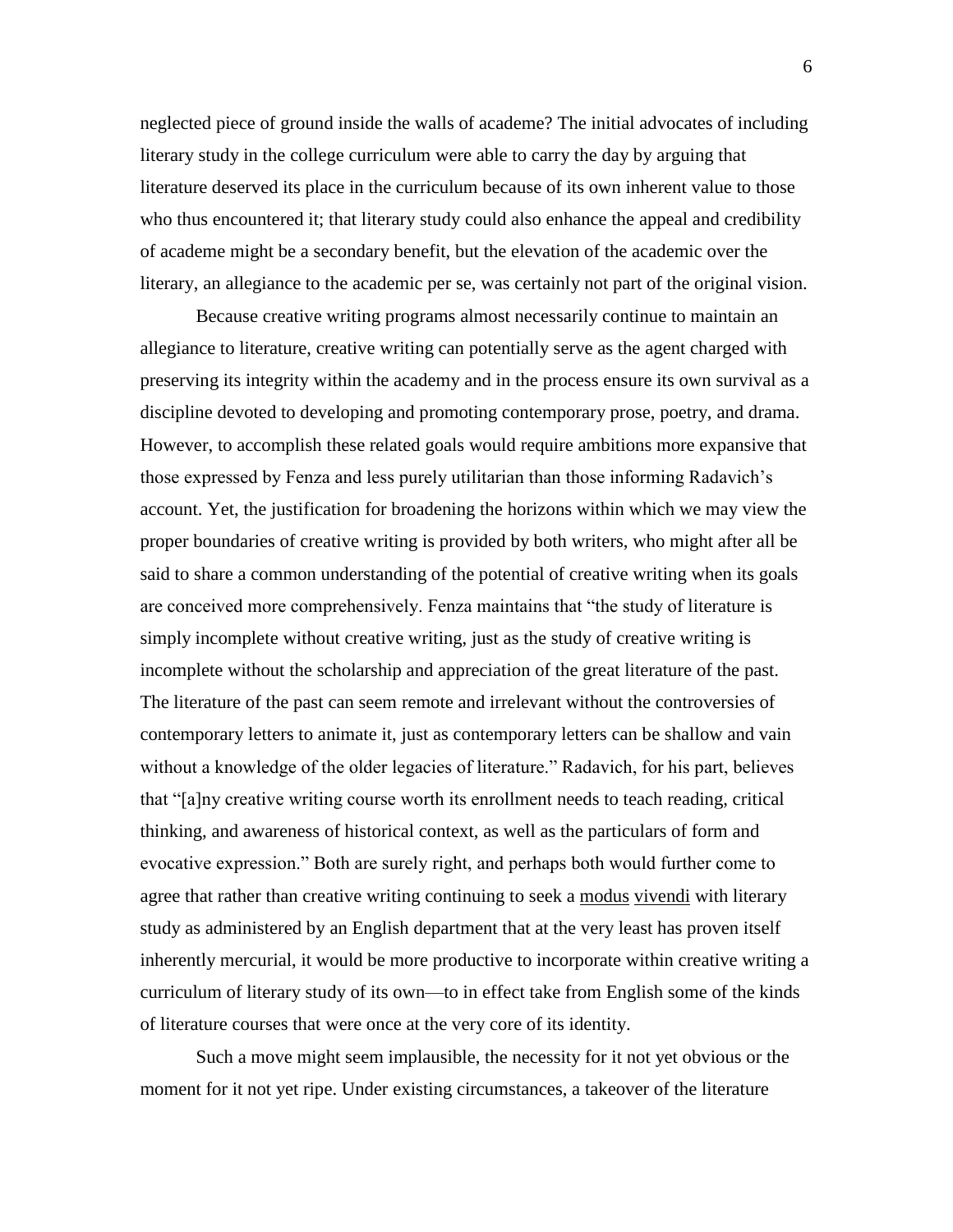curriculum would probably have to be a hostile one, although the possibility that the most "progressive" English departments are already indifferent enough to literature and its future that the battle would not be that intense should not be quickly dismissed. However, in proposing a new Department of Creative Writing and Literary Criticism I am not so much suggesting that such an entity should immediately be created, or even that my version of it ought to prevail, as that the concept itself is not at all outlandish, is in fact quite sensible and eminently practical, and that if it were to be put into practice, perhaps with just a few of the more adventurous colleges and some more enlightened faculty leading the way, it would prove to be a coherent, potentially satisfying solution to the problem I have endeavored here to identify. In the remainder of this essay, I would like to explain further what this department might look like and what it might accomplish in terms of the more immediate goal of upholding a legitimate role in the academic curriculum for the serious study of literature, but also toward the ultimately even more important goal of reimagining the nature of that role, as well as the contributions of creative writing and of the literature course in defining it.

The first step in making a department that joins creative writing with any kind of formal literary study at all possible would probably have to be an initial willingness to put aside the bad feelings that have developed as a result of the fifty-year-old cold war between the two. Few could deny that literature professors, on the whole, tend to have a patronizing attitude toward creative writing, while creative writers, students and faculty, justifiably resent the ill-disguised sneers and frequently enough express their own hostility toward and outright contempt for the courses offered by the literature professors. (Fenza describes this conflict rather diplomatically: "scholars, literary theorists, and writers are not compatible in their endeavors or temperaments, and they, necessarily, will be compelled to criticize one another to protect and promote what they believe to be crucial to the enjoyment of literature and its future.") I myself recall how impatient many of my fellow creative writing students were with the literature courses we were required to take in the graduate creative writing program I attended, and later, when I was working toward a Ph. D in literary study, I heard equally harsh and intolerant things said by both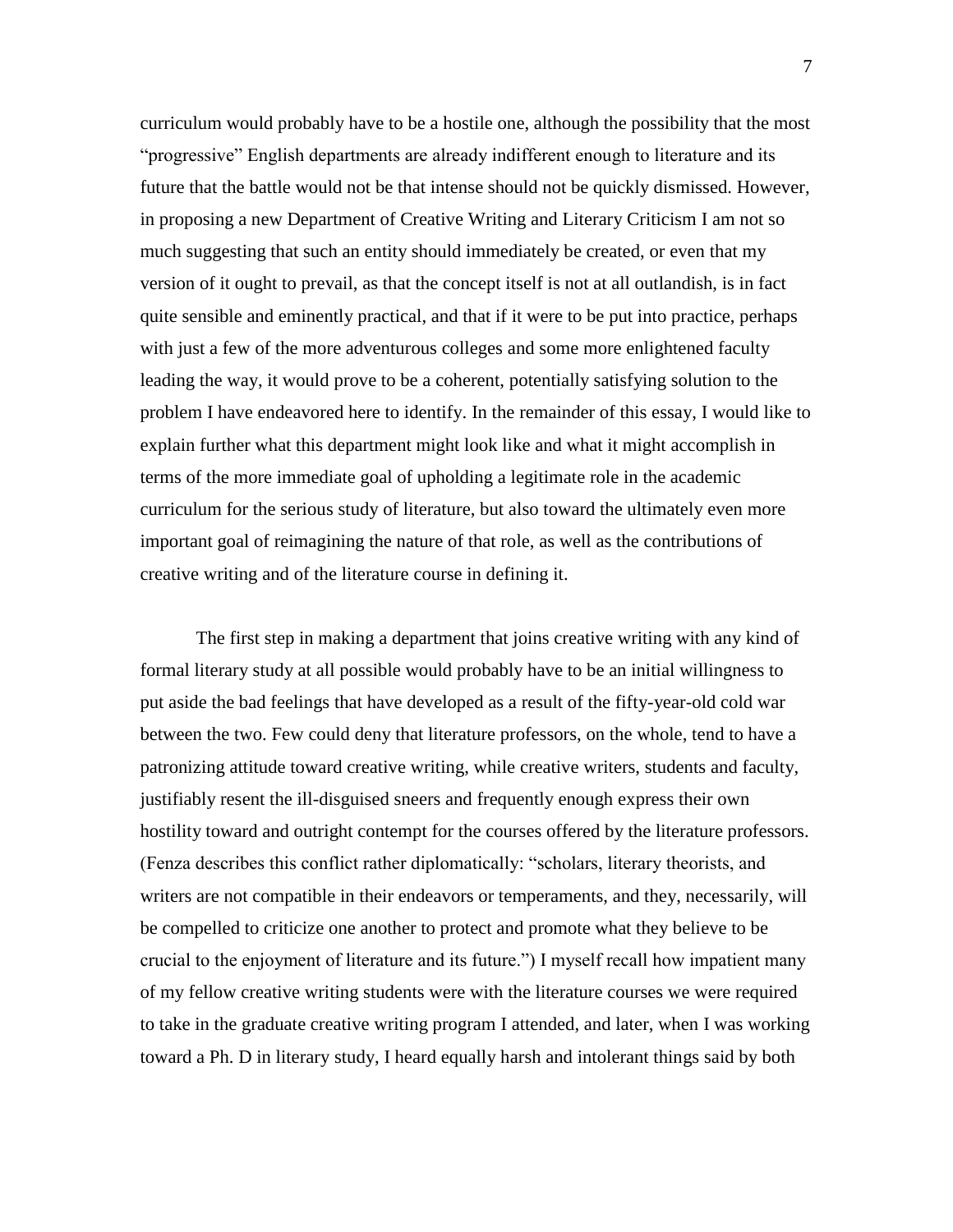graduate students and literature faculty about the alleged shortcomings of creative writing.

The current partition between creative writing and literary study is, in my view, entirely artificial, a product of academic politics and of the historical contingencies that brought both subjects into academe in the first place. Perhaps the differing expectations and assumptions of the would-be literary scholar and the apprentice poet or novelist reflect real differences in temperament that have always obtained between the critical and creative sensibilities, but surely these differences do not have to prevent the critic and the creative writer from finding common cause by acknowledging the differences but also acknowledging that these differences could actually enrich a departmental curriculum the ultimate goal of which was to offer students a meaningful opportunity to consider both the aesthetic and the exegetic possibilities of serious writing in all of its forms. Arguably in such a department the former should retain pride of place, since it is the special status of literary writing that justifies singling it out to begin with, and this status is conferred precisely because of the perceived aesthetic qualities distinguishing literature from other kinds of writing. In agreeing, in effect, that creative writing would be the curricular core of this department, the literary critics in its ranks would be abjuring the view that criticism is a singular activity bearing only an incidental relation to the literary texts it considers and would avow that critics and writers are engaged in mutually reinforcing activities.

Creative writers, on the other hand, would also have to grant that the practice of criticism, of bringing works of literature under careful but respectful analysis and of making critical judgments, is not a distraction from or threat to the purity of literature. They would be correct, in fact, if they were to go further and affirm that literature only benefits from engaged and conscientious criticism, that without this accompanying critical element literary art risks becoming perceived as excessively subjective, essentially personal in its appeal and ultimately regarded by some, perhaps, as not genuinely worthy of the attention of serious-minded people. The cause of literature (not to mention the future of creative writing in the academy, which could not be sustained shorn of all association with the idea of literature, at least as a goal to be pursued), is not served by either an attitude of condescension toward the "mere" exercise of imagination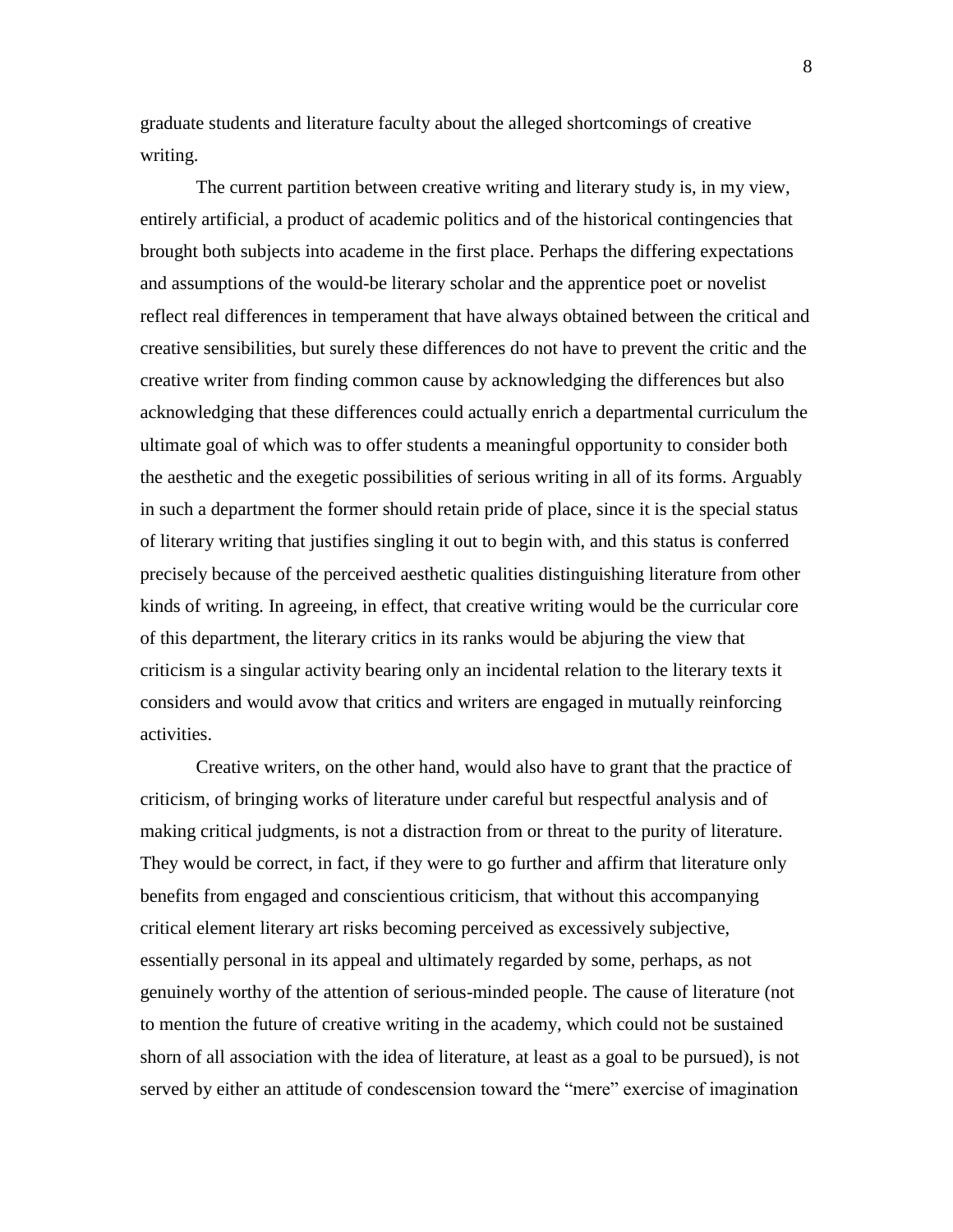or by resentment toward the alleged impositions of literary criticism, and an academic department that attempted to integrate the creative and the critical would have to repudiate this kind of useless conflict.

As someone with both a graduate degree in creative writing and a doctoral degree in literary study, who has taught both creative writing classes and conventional literature courses, I believe I have acquired a perspective by which to judge whether a department that did attempt to integrate mastery of craft and critical analysis would have a plausible chance of succeeding in its goal. An immediate requirement my proposal would need to meet, of course, is simple clarity about how such a department might be structured. While I don't think a detailed listing of possible courses would be very useful in the context of the present essay, it is appropriate to explain in general terms how a balancing of ends and means could bring a necessary coherence to the department's curriculum, no matter what specific courses get included at any one time. If "mastery of craft" is to be truly integrated with the exercise of critical intelligence, then "craft" must be at the core of instruction in both creative writing and literary analysis. That is, the goal of instruction in the latter should be, at least in part, to acquaint students with the skills they would need to become practicing literary critics. (At the same time, one would not want to foreclose entirely the possibility that some students, particularly undergraduates, might benefit from classes of either type in personal, unquantifiable ways separate from their ultimate vocational benefits.)

Among these skills I do not include those currently associated with academic "scholarship." Most of what is now called literary scholarship cannot really be considered criticism in any historically cogent sense of the term, although it has in practice certainly all but occupied the territory once claimed by independent literary criticism. As a result, while creative writing instruction tends to be, at its best, dynamic and interactive, literary instruction under the domination of the scholarly paradigm encourages passivity, even in the case of those students who acquire the skills required to become literary scholars, since the mastery of these skills is almost never itself the focus of most courses. Direct engagement with the texts at hand, especially in the form of sustained, dispassionate analysis, is inevitably discouraged in these circumstances, as such an approach must succumb to the scholarly imperative to produce "new knowledge"—and this imperative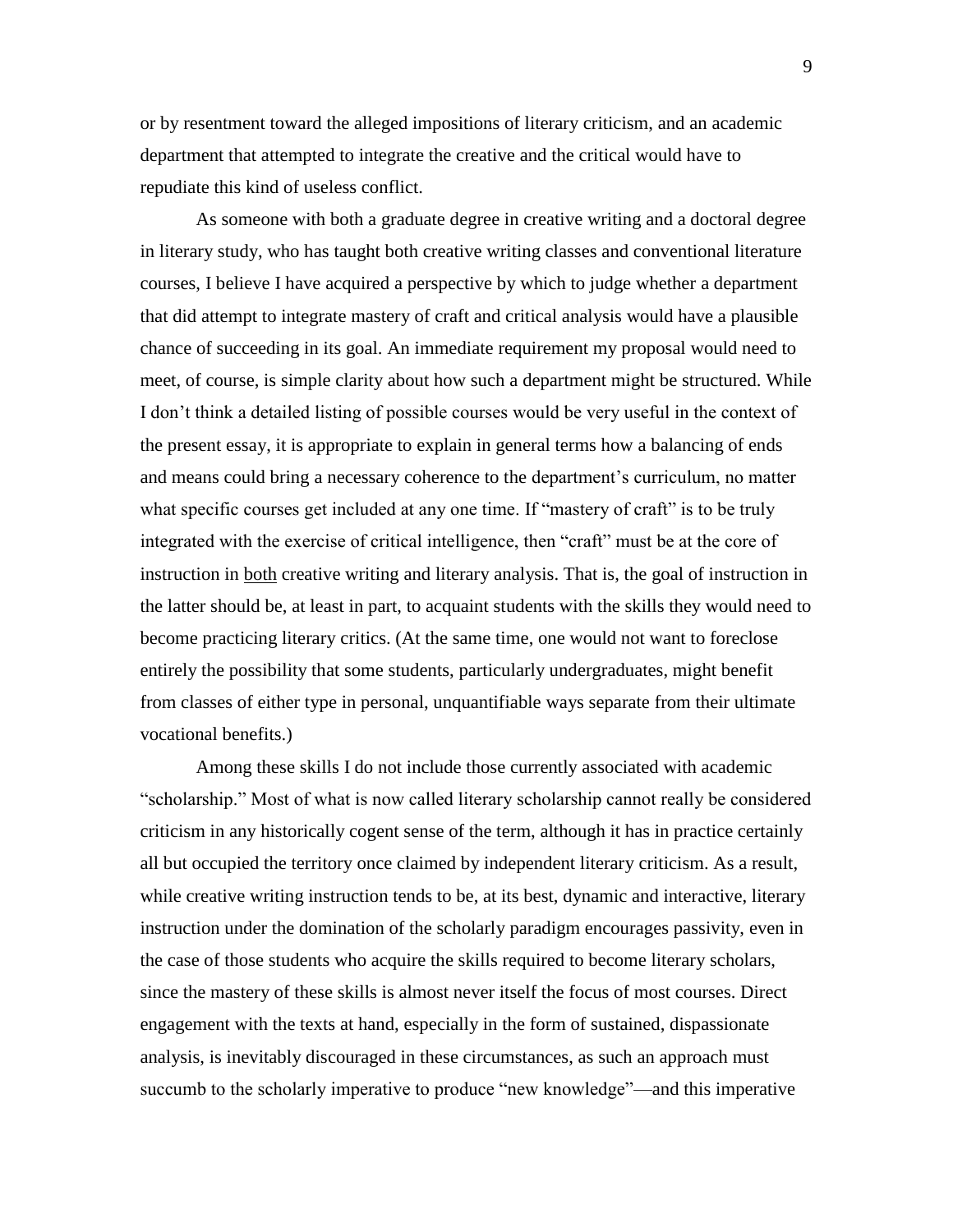is most obviously met by subjecting literary texts to various kinds of "theoretical" reflections rather than producing interpretations, no matter how rigorous, based on close reading.

This is why New Criticism, for example, which did emphasize the centrality of close reading in the study of literature, was destined to be discarded as criticism came to be superseded by scholarship. Despite the myriad methodological objections its opponents have raised against it, its fatal flaw within the academic context was that its profoundest dedication was to literature rather than the academy. I do not suggest that the brand of literary criticism purveyed by a department of Creative Writing and Literary Criticism must be something like that advanced by the New Critics (especially as accompanied by the overarching claims of what Curtis White, in a recent essay that otherwise attempts a limited rehabilitation of New Criticism, calls "New Critical metaphysics<sup>"1</sup>), but for this department to avoid the cycling and recycling of intellectual fashion that has caused the English department to drift gradually into irrelevance, it would need to encourage critical approaches that seek to elucidate and evaluate works of literature because of the intrinsic value of the effort rather than as a means to other ends, ends that usually amount to the reinforcement of the values most strongly held by the academy.

The best way to avoid pledging fealty to academic values would be to adopt a curriculum that resists being fixed in place, refuses to be established, however fleetingly, as an authoritative expression of what is "essential" to the study and practice of writing. Such a curriculum might offer survey courses of literature according to period or genre or ethnic/national identity, but only because those teaching the courses believed them to be useful for anyone wishing to write about literature in an informed way. Creative writing workshops in their current form might continue to be offered as a demonstrably effective method of instruction, but perhaps other courses could experiment with alternative methods of, say, integrating writing instruction with critical reading, or even could substitute individual mentoring for the traditional classroom. While certain minimal requirements for obtaining a degree, whether undergraduate or graduate, from this department would have to be devised, these requirements would ideally be as flexible as

 $\overline{a}$ 

<sup>&</sup>lt;sup>1</sup> Curtis White, "The Wrong Idea," *Bookforum* (Winter 2000, pp.34-35; 51-52).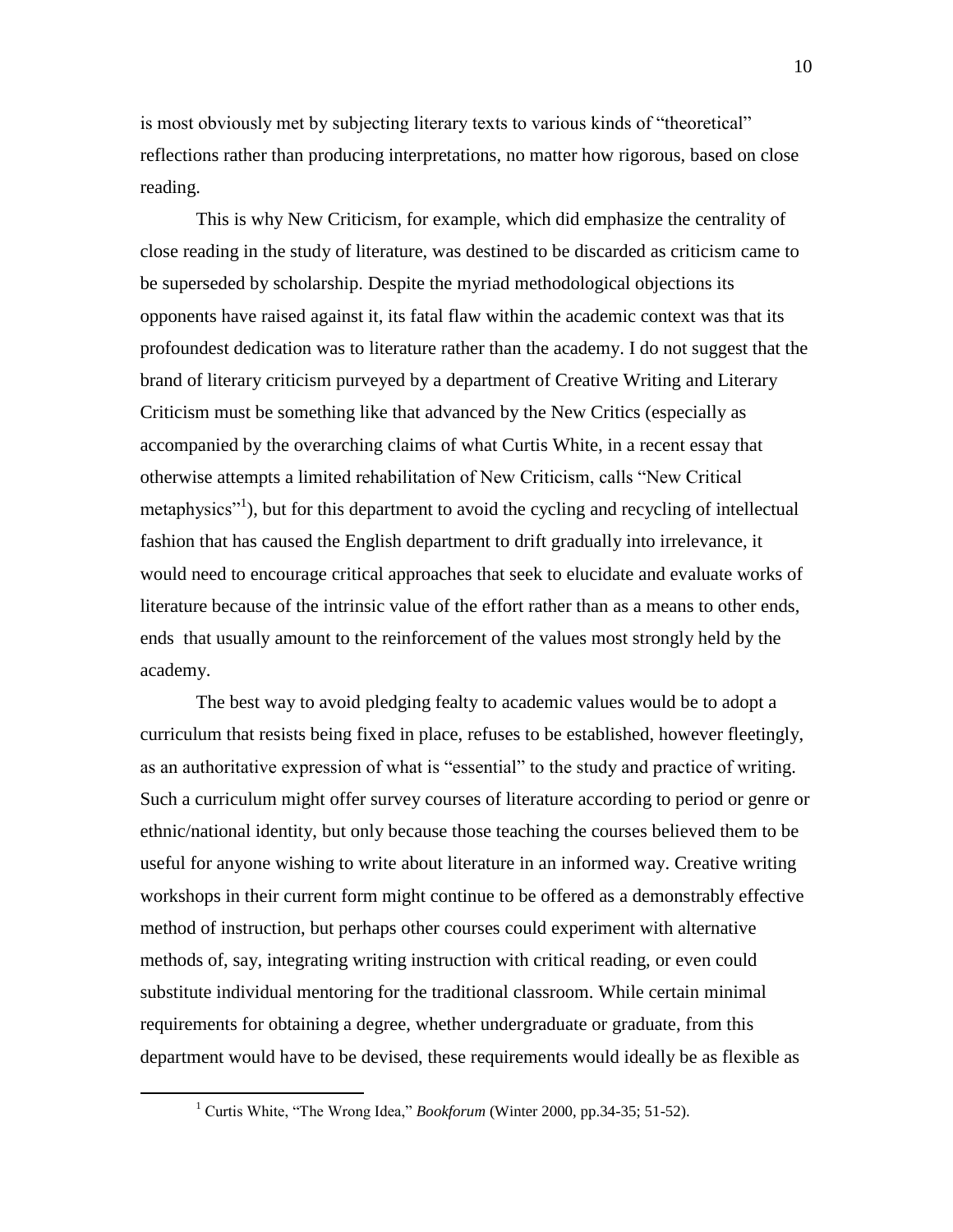possible while also embodying the core principle that all courses contribute to the education of writers and critics. (Although it would also be desirable that any particular course be potentially useful or interesting to non-majors, or graduate students from other departments.) The ultimate decision about the kind of course offered, and about the scope and approach of the course, in other words, ought to be made by individual instructors, who would be implicitly considered the appropriate authority about both the subject at hand and its role in furthering the department's underlying objectives.

Such a department as this would most likely attract—should seek to attract those students whose interest in creative writing extends to a wider interest in the nature of literature as a whole, as well as those whose interest in literature prompts them to recognize that its vitality in the present, and its potential to remain a valid mode of expression, are at least as important as its accomplishments in the past or its convenience as a subject of critical discourse. It might no longer attract students for whom either creative writing or the study of literature is largely an exercise in self-indulgence students who romanticize or idealize the writer's role, who balk at the real work required to write serious prose, poetry, or drama, who ultimately view writing not as a craft to be learned, nor even as a calling to be followed where it leads, but as an appealing, although temporary, diversion. In my experience, as both student and professor, such students are common enough around both creative writing programs and English departments, and while they may help to foster a kind of bohemian atmosphere some of us find otherwise appealing (and help fill the classes that keep each of these entities in business), the more focused, frankly more pragmatically organized department envisioned here would probably not easily accommodate the looser allegiance of this sort of student to the literary values it would seek to advance.

This department additionally might prove less attractive to the kind of student who now majors in English as undergraduate preparation for later study in professional schools such as law or business. It could certainly still be possible to acquire from Creative Writing and Literary Criticism the enhanced writing and analysis skills the preprofessional student presumably would be seeking, but its emphasis on more directly cultivating a commitment to a literary vocation is not likely to seem as serviceable as the broadly distributed array of courses offered currently by most departments of English.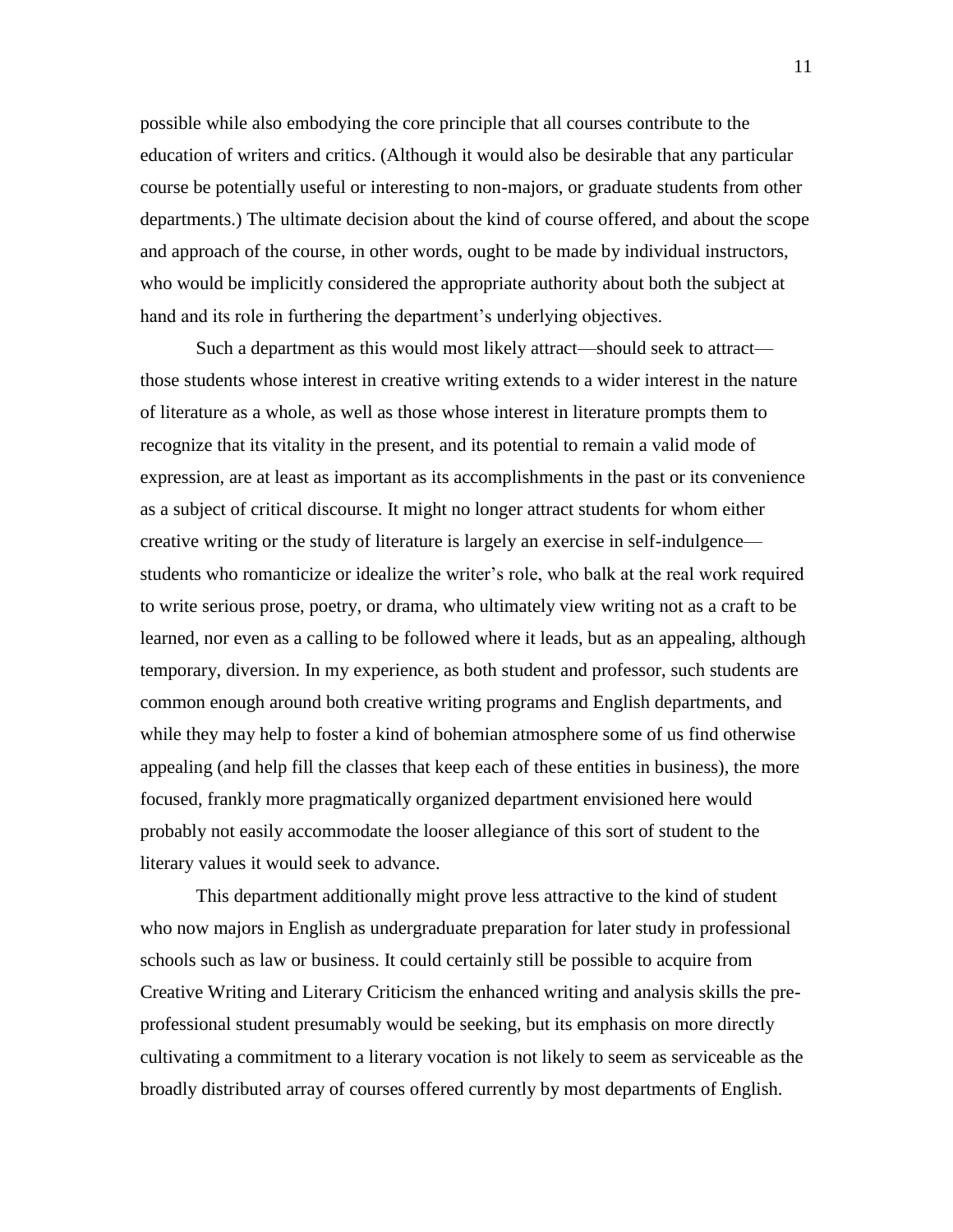Perhaps it is odd to advocate an academic curriculum that probably will interest fewer students than would an approach that announced less strictly delineated goals; however, I believe that the decline of English into its present desuetude was I part caused by its capacity to be—or to try to be—everything to everyone, to the point that it now has essentially no identity at all. A discipline that made clear its loyalty to the cause of literature would have the virtue not only of validating the importance of that cause but of insulating itself from the most hazardous winds of academic fashion, which, unfortunately, have tended to swirl at their fiercest in and around the English department.

Certainly one could anticipate objections to a proposal such as this, although the most strenuous would not come, I would guess, from the literature professors whose approaches to literary scholarship are currently dominant—those caught up in this era's intellectual haut couture. They have no special partiality for the disciplinary structure as it is currently configured, and would no doubt be just as content to do their work out of Anthropology, or History, or Communication, or a new and autonomous department of Cultural Studies. The remaining unrepentant humanists in the American academy are more likely to find this proposal unacceptable, a solution at least as discouraging as the problem it seeks to solve. However, as even they increasingly admit (through, for example, the titles of recent books such as *Literature Lost* and *The Rise and Fall of English*), the humanists' ranks continue to dwindle, especially in the elite universities, and a good case could be made (I have attempted to do so in "Inventing Literature," *American Book Review*, November/December 2000) that their own collective efforts to assimilate literature to the norms of academe was an initial step on the path leading to the very morass of conflicting assumptions they now decry. In the end, the humanist scholars of literature cannot disclaim the process by which it becomes subordinated in the academy to a non-literary agenda; they can only insist that the agenda should properly be theirs.

Yet given the picture that emerges from the survey of the academic landscape provided by Fenza and Radavich (on which I have attempted to enlarge), it may turn out that creative writing programs will de facto be required to incorporate some elements of traditional literary study simply in order to accomplish their goals as these are currently defined. An English department that no longer reliably offers a literary education in any

12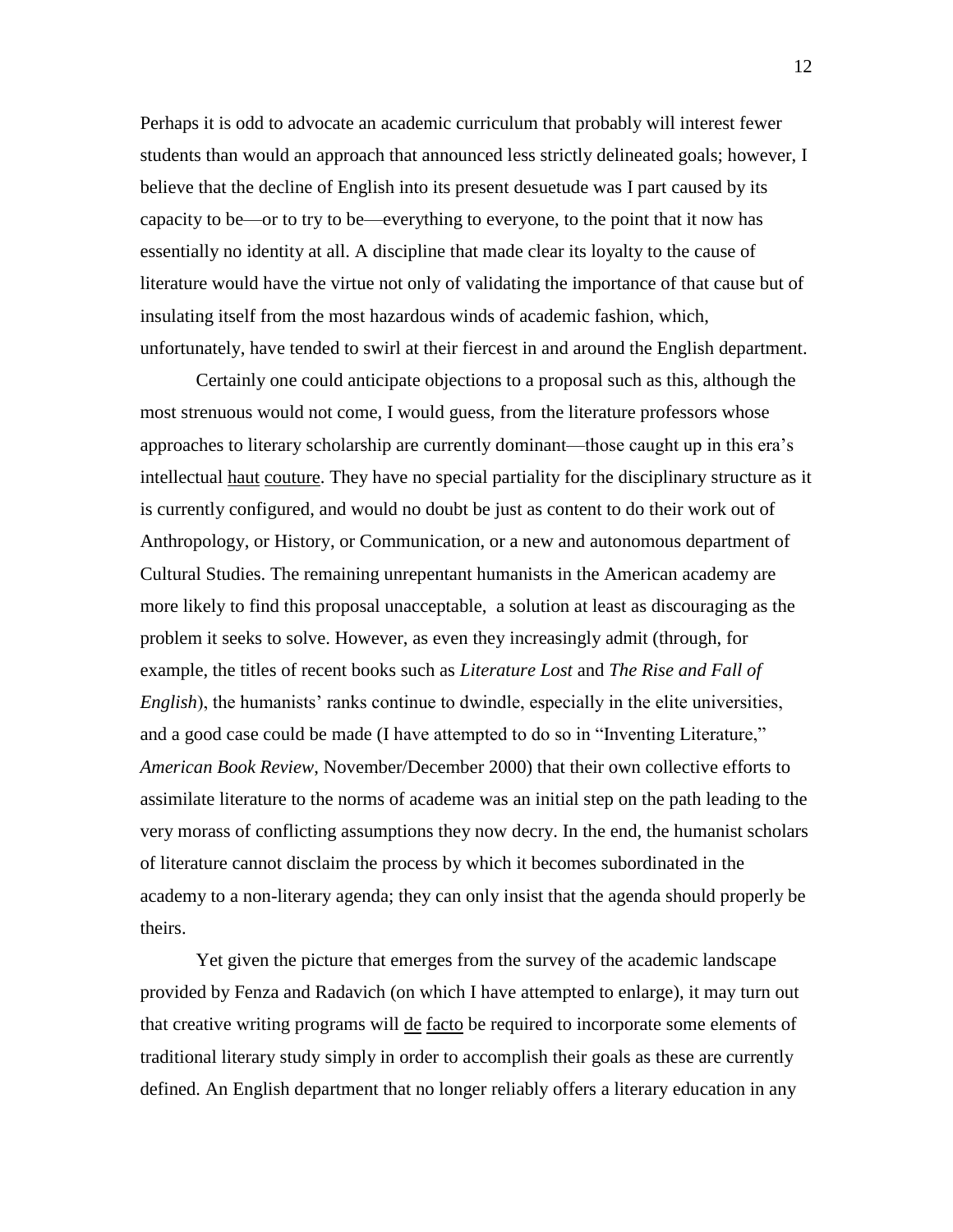even nominally useful form will not be the at least indirect ally it has been—albeit somewhat inconstantly—during the period of creative writing's ascendancy. At best creative writing could come to seem merely an ornament, the last tenuous connection to an era when its concern for the artistic possibilities of literature still formed part of the department's ostensible identity; at worst it could be perceived as wholly irrelevant to the ambitions of whatever kind of hybrid discipline English becomes and cast adrift anyway, left with no obvious alternative affiliation and no functional curriculum of its own. In any case, merely maintaining the status quo, as Fenza more or less wishes to do, could prove to be inadequate to the task of preserving creative writing in the academy, and while professionalizing the creative writing degree according to more conventional academic models, as Radavich would prefer, might protect it from institutional disregard, it would do almost nothing to elevate—indeed could only diminish—the status of literature.

Thus, the most compelling objection to any proposal to consolidate creative writing and literary study in the name of greater efficiency, or more effective integration into the university curriculum (or even just to better insulate both from the destructive consequences of the ongoing transformation of English into something other than a humanistic discipline) might be the one that could (should?) have been made to the curricular establishment of literature and of writing instruction when supporters of each were still seeking academic respectability: not that they came unaccompanied by academically acceptable methods of pedagogy and research sufficient to make them plausibly successful additions to the university, but that the very attempt to develop such methods could only lead to the elevation of the methods themselves—and the inevitable disputes over their saliency—to the status of paramount object of disciplinary attention. By all laws of academic logic, the diminution of literature was all but inevitable, and it is entirely reasonable to question whether any kind of continued association with academe is in the best interest of those who wish to ensure a relevant future for serious imaginative and critical writing.

There is no reason to assume that the efforts made over the course of the last century to include both literature and creative writing in the university curriculum were at all carried out in bad faith. Although professional aggrandizement and academic politics inevitably played some role, the relocation of the literary world's center of gravity to the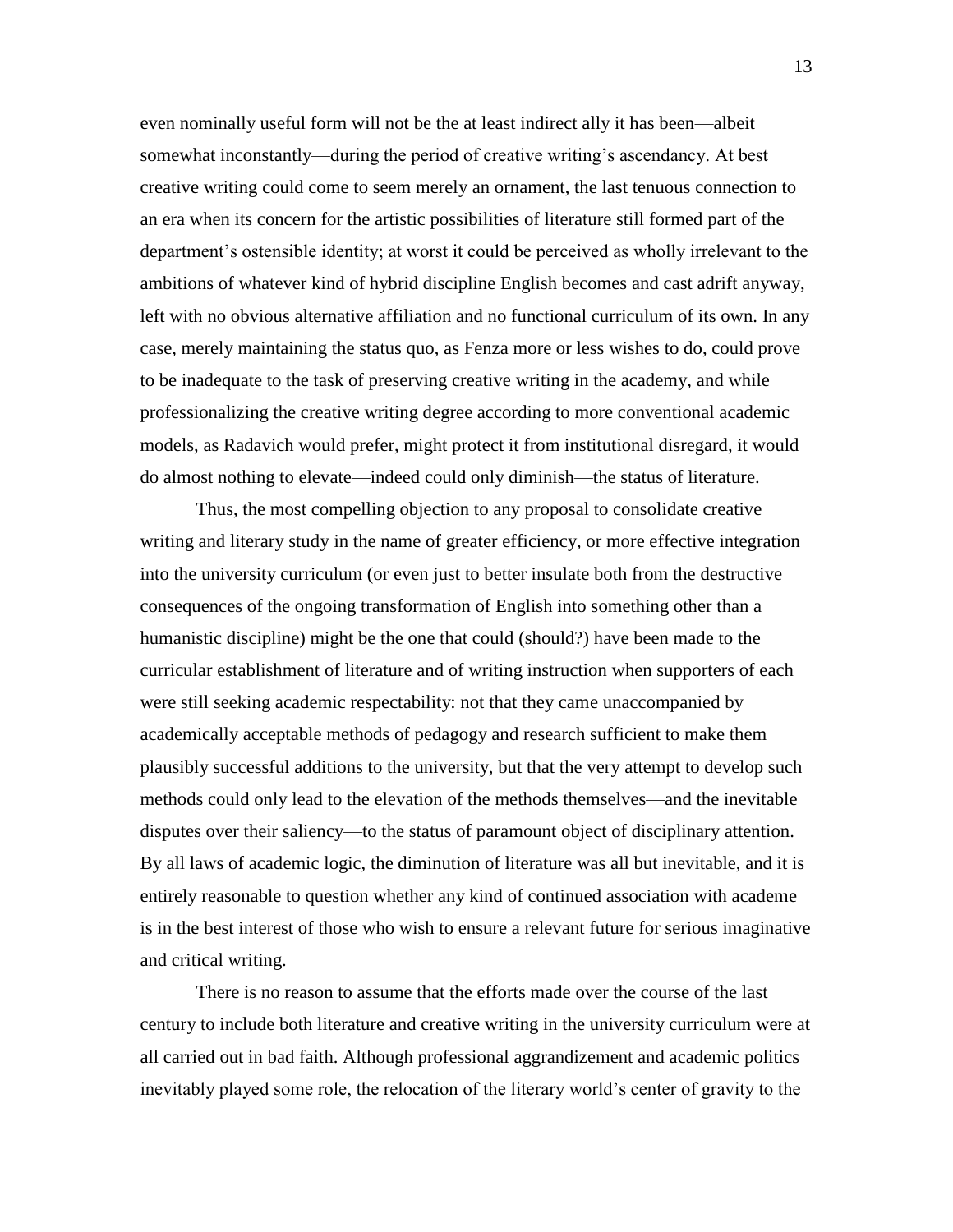university was by and large a well-intentioned attempt to enhance the status and prestige of literary writing. But at best the endeavor has produced unintended and self-defeating consequences, and at worst it has ultimately failed outright. English has essentially reverted to the approach one associated with philology—using literature for its convenience as a means of investigating historical and cultural matters—and in whatever direction this discipline moves under the auspices of the corporatized university, it is unlikely to veer so sharply as to once again invest its resources in the creation and support of an academic literary culture. Under the circumstances, simply to hope that the university becomes a more comfortable place for those inclined to take literature seriously on its own terms would be foolish indeed.

Among the harmful consequences of in effect granting custody of literature to the academy, moreover, has been the all but total disappearance of literary criticism in anything other than its most theory-laden mode, published in the most inaccessible and little-read scholarly journals. Although the proliferation of creative writing programs over the past forty years has been accompanied by an equally impressive increase in numbers of "little magazines" offering new poetry and fiction, by and large these journals have restricted themselves to publishing creative writing and have not performed the useful function they might of contesting the domination of academic criticism by also including intelligent, text-based criticism relevant to a non-specialized literary audience and consistent with their ultimate goal of finding such an audience for contemporary writing. Nor have newspapers, book reviews, or other outlets for literary journalism stepped in to fill a void opened up by the usurpation of the independent critic's role by the literature professor. When not in fact penned by professors putting the occasional public face on their activities, the essays and reviews appearing in these venues, with notable exceptions, are usually glib and superficial, more often than not no more than plot summaries and idle gossip laced with "attitude," or "edge." (Unfortunately, "literary" websites on the Internet have so far proven to be particularly inclined toward this style of facile chatter; whether serious writing of any kind can ever truly find a home in the cyberworld is perhaps still an open question, but there seems little in the technology itself that would make it an especially felicitous medium, experiments in "hypertext" notwithstanding, for either fiction and poetry or literary criticism of any sustained kind,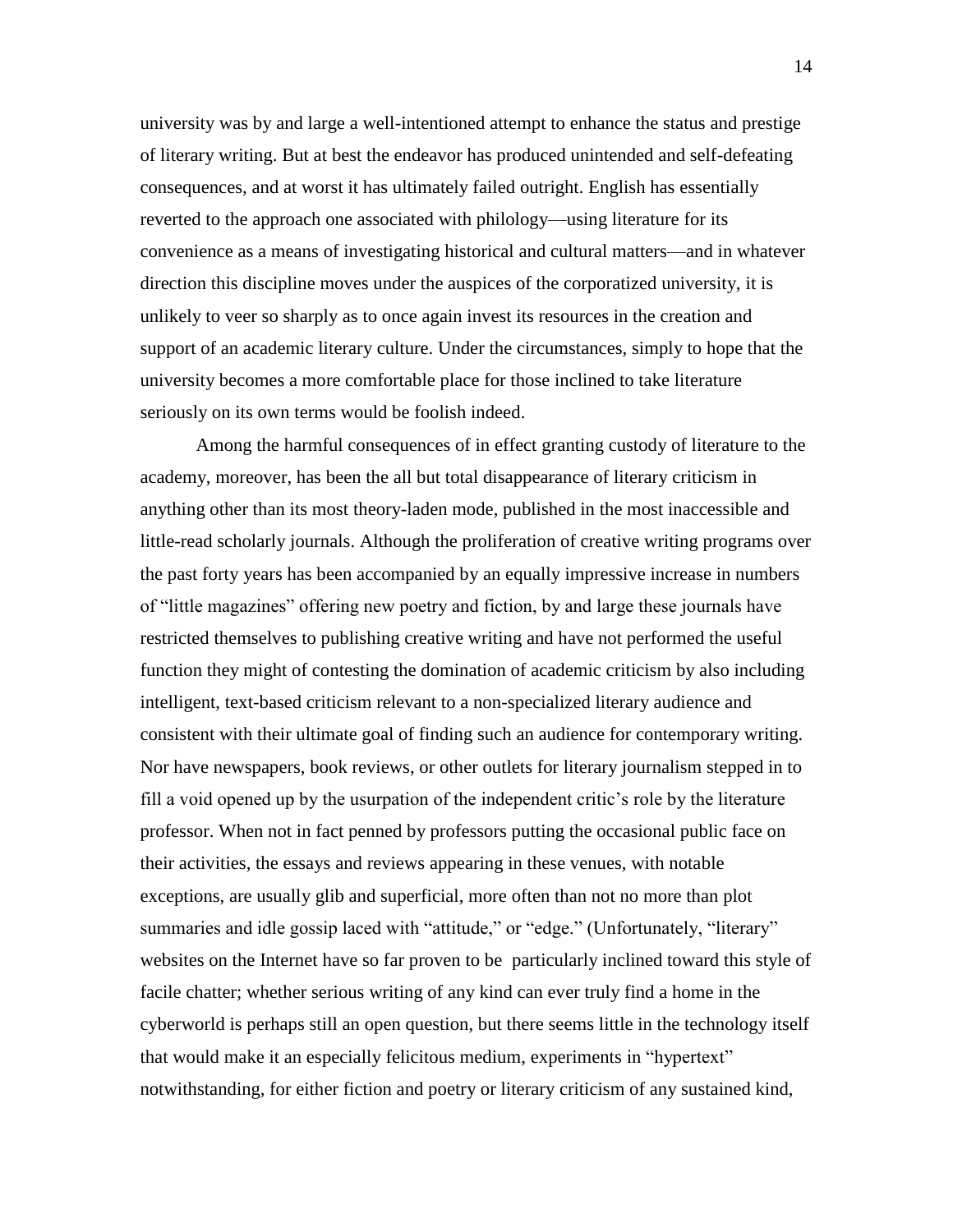all of which are irretrievably committed to the material arrangements of the written word.)

Finally even those, like myself, who think that radical solution such as the one I have proposed would be necessary to sustain a place for literature in the academy, confront a difficult choice. To the extent that maintaining a presence for it in the university curriculum helps to provide literature with a certain cultural standing or promises to educate new readers—perhaps even to attract new readers who might otherwise be lost—then working to secure that presence seems worthwhile, even obligatory. But to the extent that this would continue to encourage a perception that literature is primarily a subject of academic study it can actually limit the attention paid to contemporary writing, not least because this perception inhibits the development of the opportunities for critical scrutiny and debate all writing that aspires to the status of literature requires (and deserves). Certainly at its present level of popularity on most campuses, creative writing would be safe in something like its current incarnation for the immediate future, but in the absence of literary criticism that can in any way live up to its ample inheritance, or of pedagogical practices that take advantage of criticism's insights to help create a suitable audience for literary writing, who can say that what both D. W. Fenza and David Radavich really fear the most—the trivialization of literature, through the imposition of either unsuitable professional or corporate standards—won't eventually come to pass?

Meanwhile it is not entirely unwarranted to feel that such trivialization is already well under way, especially in the curriculum and the professional discourse of traditional literary study. Likewise, it is not unreasonably alarmist to fear that creative writing programs, where regard for the work undertaken by literature still prevails, will inevitably suffer from a continued dependence, however informal, on what remains of the English department. Perhaps if nothing else, a revival of nonacademic criticism could help revitalize a literary culture outside the university thoroughly enough to enable writers and critics to separate themselves—psychologically, if not at first literally—from the now tangled groves of academe. Indeed, the most important task that literary criticism could perform right now might be to encourage and justify this separation by reminding us all that the literary and the academic are not synonymous and by redefining "creative